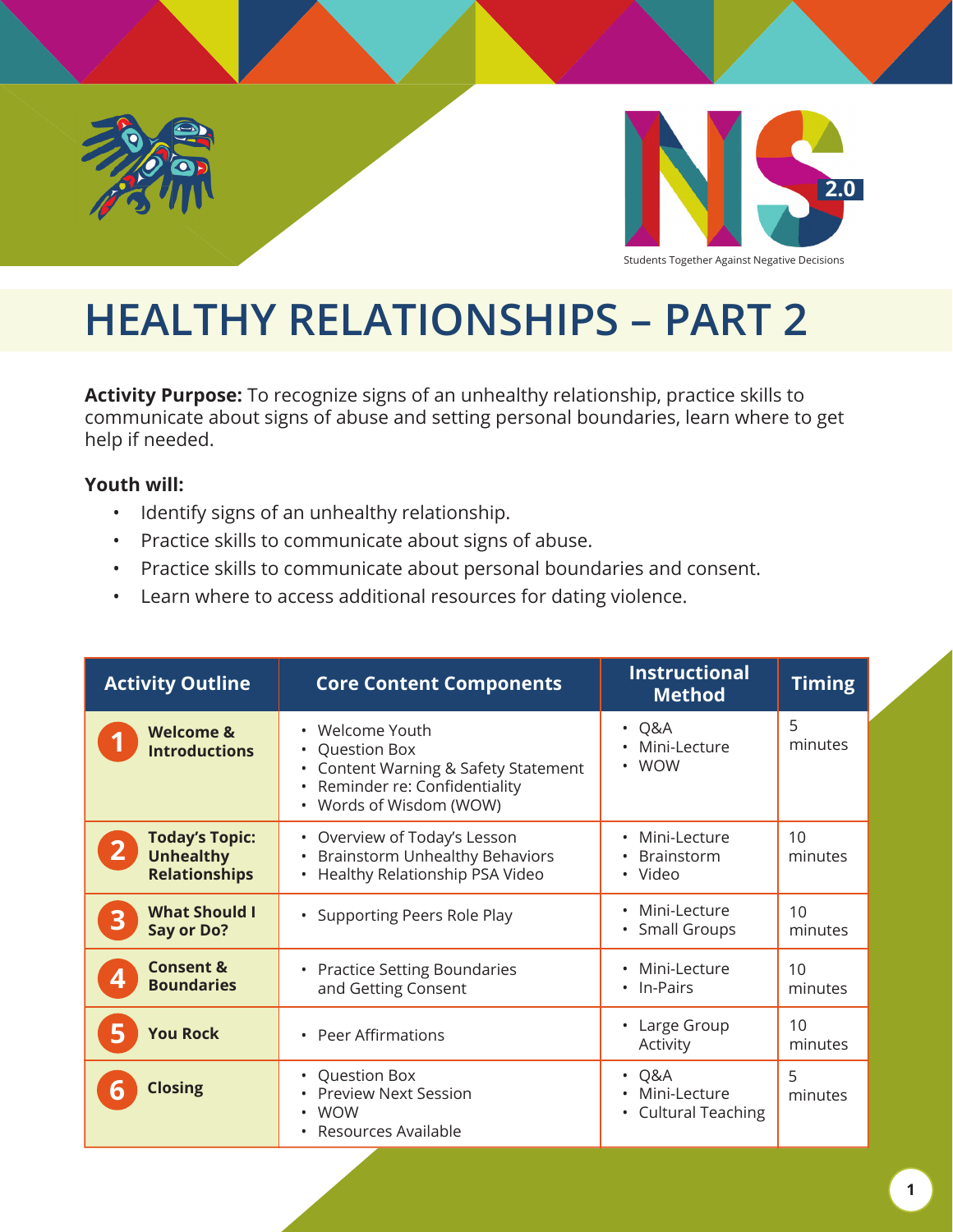### **Materials:**

- Question Box (QB)
- Flip paper or chalk board
- Computer, Internet, and/or Screen to Show Video

#### **Handouts:**

• Student Handout 8: What Should I Say or Do?

#### **Preparation:**

- Display Words of Wisdom
- Review Question Box questions and prepare responses
- Print Handout
- Pull up YouTube Video: https://youtu.be/5jy-jVMi2zY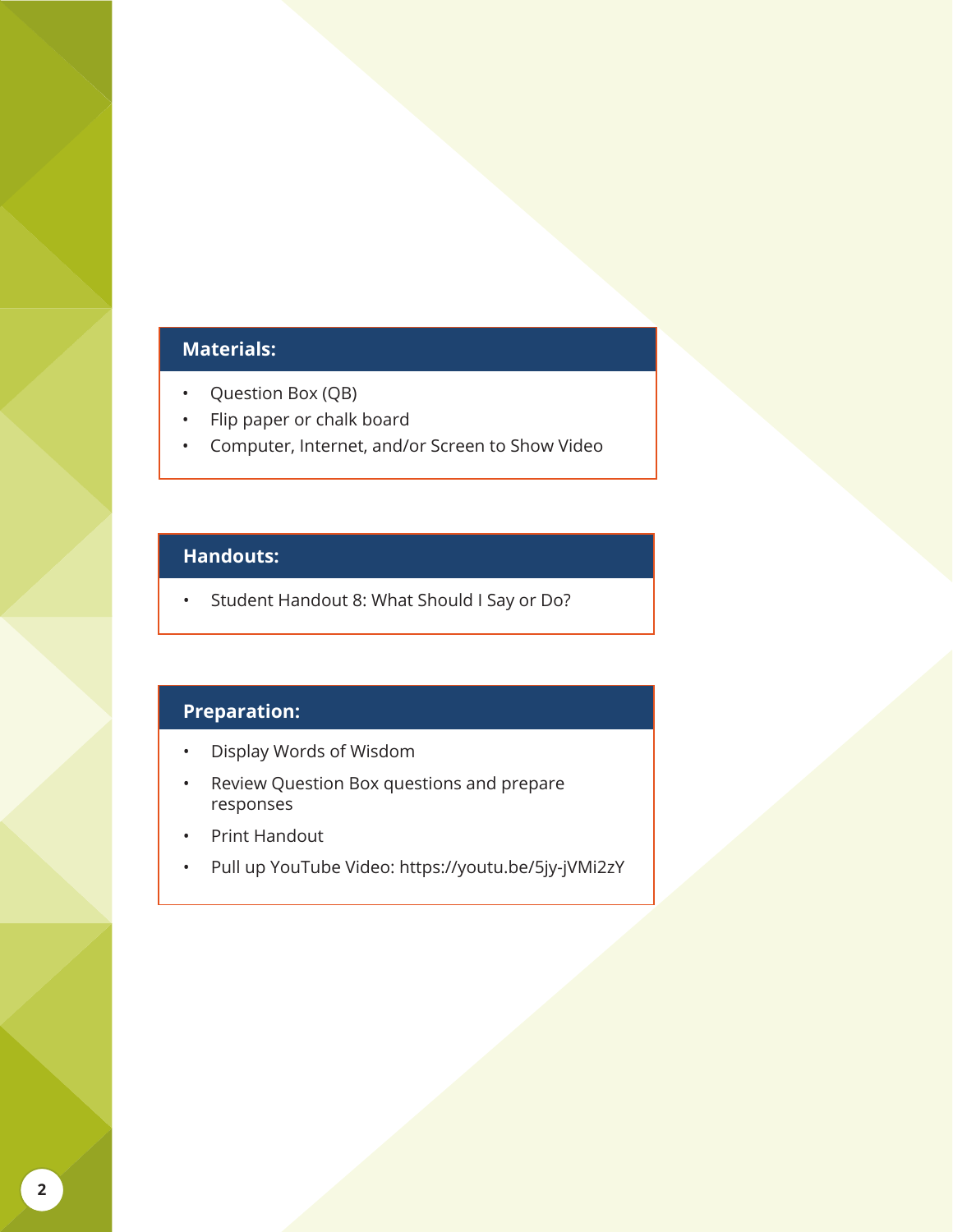



**5 minutes, Large Group Activity**

- Welcome Students
- Answer any questions in the Question Box
- Read the following Content Warning/Safety Statement:

"Today we're going to talk about relationships and will focus on ways relationships can be unhealthy. In any relationship, there are aspects that are healthy and aspects that are unhealthy. It's important to know how unhealthy aspects might look and feel and think about what you will do to keep yourself safe. It's also important to think about how you will set boundaries in your relationships, respect the boundaries of others and support friends or peers who may be in an unhealthy relationship."

"I want to acknowledge that not everyone has had positive experiences in their relationships. If some of what we are talking about today is difficult for any of you, just let me know and you can take a quick pause or do something else to take care of yourself whenever you need to. I'm also here for support if you need to talk afterwards."

"As a reminder, I am a mandatory reporter and must adhere to the state law about reporting abuse or neglect. Feel free to share as much as you would like with me just remember that I am required to break confidentiality if you share anything with me that is considered abuse under state law."

- Remind students of their group agreements and the importance of maintaining each other's confidentiality. This topic can bring up intense emotions and it's important that everyone feel comfortable interacting and sharing without worrying about what happens here being shared outside the group.
- Ask a student to read today's WOW

*Love is something you can leave behind when you die. It's that powerful." "*

- John (Fire) Lame Dear, Rosebud Lakota, 1972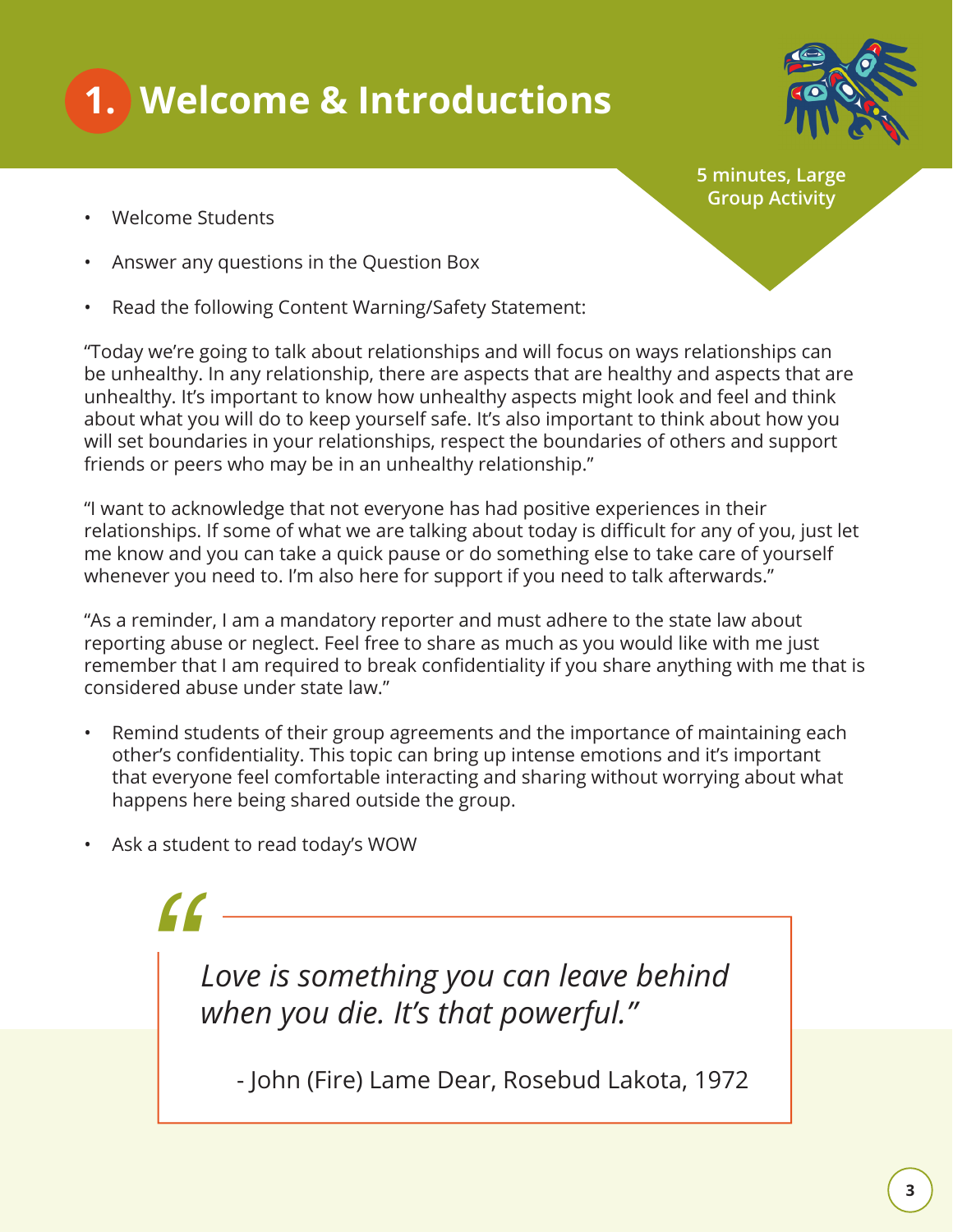# **2. Today's Topic: Unhealthy Relationships**

- **• Say:** In our last lesson, we talked about healthy relationships. Today, we'll discuss what dating abuse looks like. We're also going to brainstorm ways we can support friends or peers who might be in an abusive relationship. Finally, we'll talk about how to be proactive in setting boundaries and how to respect the boundaries that others set so we maintain positive and healthy relationships.
- **• Share:** People often think about physical violence when they talk about abuse, but that's not always the case. *Dating abuse is defined as a pattern of behaviors that are used to gain or maintain power and control over a partner — physical violence is just one example.*
- **• Group discussion:** Note youth responses on a flipchart or on the board.
- **• Let's brainstorm together:** What unhealthy behaviors/examples would fit into each of these categories:
	- Physical abuse
	- Emotional or verbal abuse
	- Sexual abuse
	- Financial abuse
	- Digital abuse
	- **Stalking**

Some responses may include:

- Putting you down, especially in front of others.
- Isolating you from friends or family (physically, financially, or emotionally).
- Extreme jealousy or insecurity.
- Explosive outbursts, temper, or mood swings.
- Any form of physical harm.
- Possessiveness or controlling behavior.

**10 minutes, Large Group Activity**

- Remind students that disrespectful, abusive, or controlling behaviors are not healthy, and they are never the fault of the person being treated this way. We all deserve to be treated with respect.
- Let students know that unhealthy behaviors can show up in all types of relationships – friendships, family dynamics, and sexual relationships – not just dating relationships.
- Next, we're going to watch a video.
- **• Show "Healthy Relationships" video** from We R Native's YouTube Channel: https:// youtu.be/5jy-jVMi2zY (Depicts boy playing basketball with an abusive girlfriend.)
- **• Ask:** What are some unhealthy behaviors that the characters in the video showed? Answers may include:
	- Physical Abuse slapping partner
	- Emotional & Verbal Abuse Embarrassing him in front of his friends; telling him what to do
	- Digital Abuse Excessive messaging/ calling
- **• Ask:** Were there any examples of healthy relationships depicted in the video? Answers may include:
	- Friends reaching out and checking-in with their friend
	- Teacher encouraging student to support their friend
- Next, we're going to talk about how we can support our friends through unhealthy situations.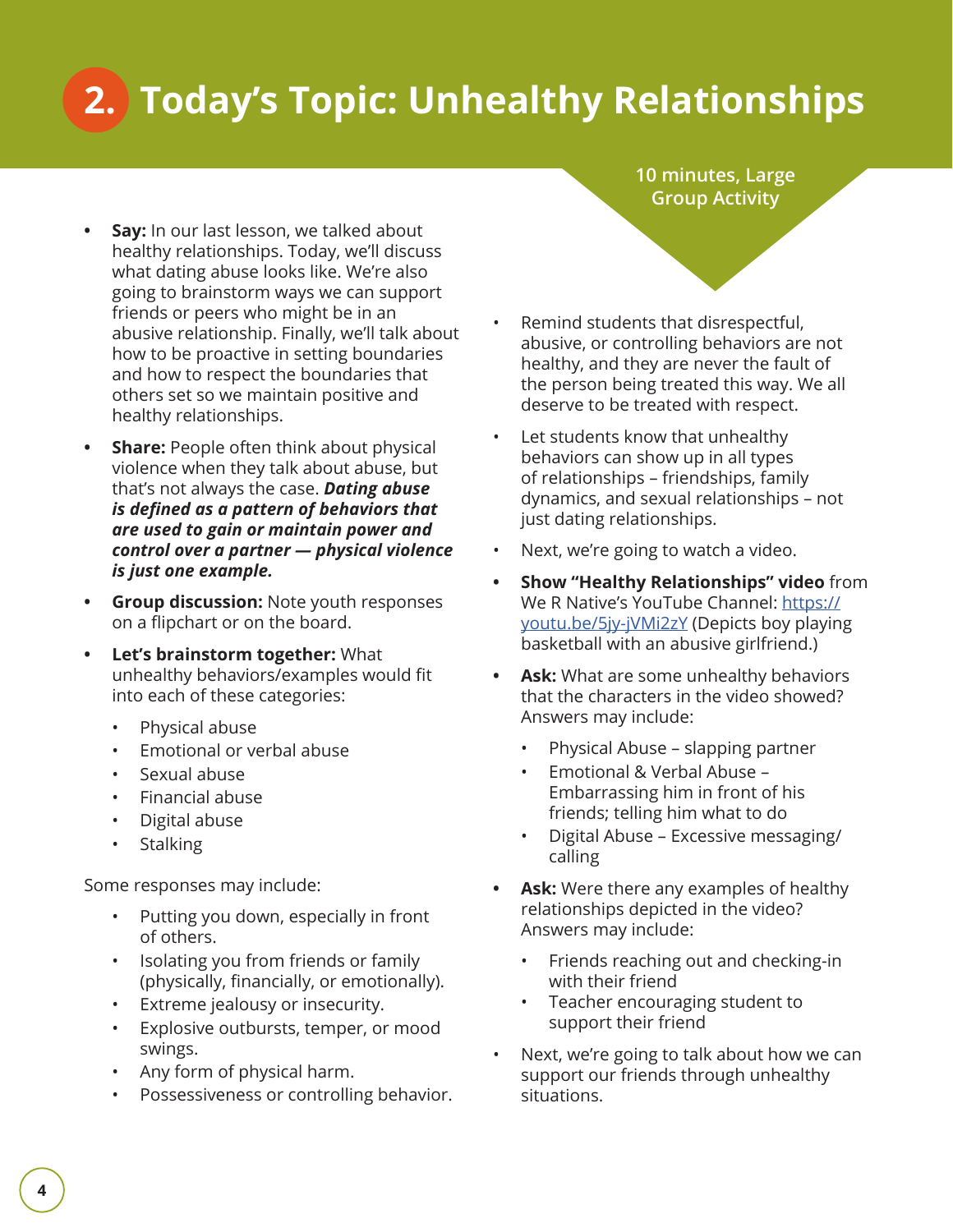## **3. What Should I Say or Do?**



**10 minutes, Small Groups**

- **Say:** Our relationships with our friends are some of the most important in our lives. We want our friends to be treated with respect and have healthy relationships. It's not easy to see our friends in abusive situations, but there are things that we can say and do to support our friends, if needed.
- Review the tips on the student handout: **What Should I Say or Do?**
- The handout includes ideas to help you: Talk to your friends, provide support, and get help from a trusted adult, if needed.
- **Break students into small groups of 3-4.** Assign each group a scenario and ask them to use the handout to come up with ideas for what they would say or do to help a friend. They can come up with a role play or dialogue that they write on flip chart paper. They should keep their dialogue appropriate and keep physical contact safe. Provide a range of art supplies and materials for youth to use.
- **Role Play Scenario Ideas:** 
	- 1. A friend is in a new relationship and you don't know their partner. What would you say and do to check in about how their relationship is going?
	- 2. Your friend has been dating their partner for several weeks and you notice they are spending less time with your friend group. They are getting in arguments and getting a lot of text messages even when they are with their friends. What would you say or do to provide support for your friend?
	- 3. You notice your friend's partner always seems sad after being with them. Your friend tells their partner what to do, how to dress and calls them unkind names. What would you say and do to support your friend in getting help? Who would you reach out to?
- If time allows and students want to share what they came up with, ask if any groups would like to volunteer to share their work.
- Ask: What are your thoughts or reflections on the role plays you came up with? Why would a "pattern of behavior" be an important warning sign? What strategies did you see groups use that helped open up dialogue between friends? What would you do if a friend seems hesitant or resistant to talking about a concern that you've noticed?
- Thank students for their work.
- **Remind them:** They can support a friend dealing with dating abuse by texting: LOVEIS to 22522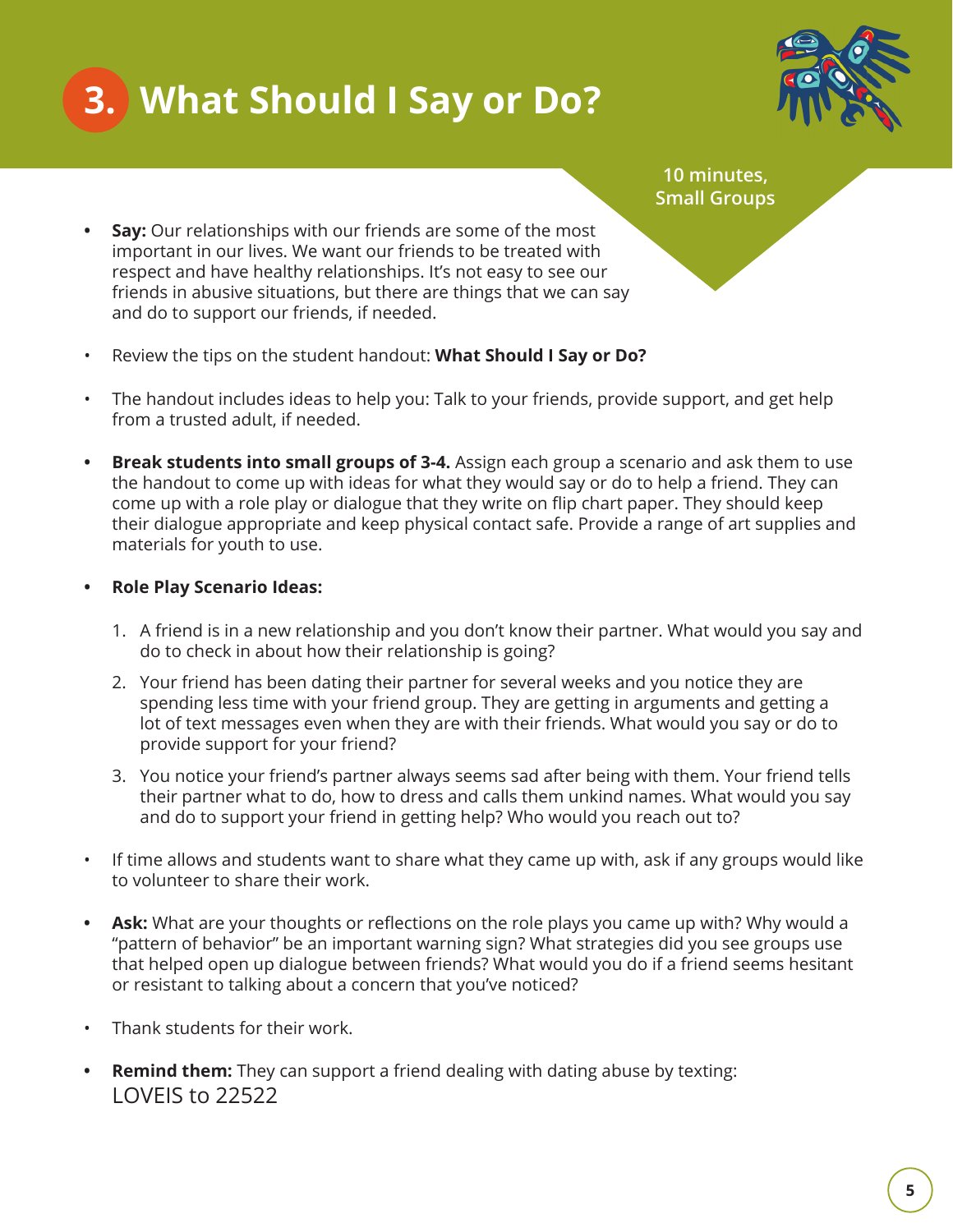## **Student Handout 8:**  What Should I Say or Do?

## **See Something? Say Something!**

When you see abuse happening to a friend the best thing to do — believe it or not — is to SAY SOMETHING. One of the reasons abusers continue to abuse is because they can get away with it — most of the time no one says anything to them. The simple act of saying something and naming the behavior as "abuse" is enough to get people thinking about it.

### **How do you know when to speak up?**

Relationships aren't perfect. Everyone has fights, miscommunication, and rough times, so how do you know when a relationship is on the road to being abusive? The key is to know the warning signs, watch for patterns, and then be willing to speak up if necessary. Trust your instincts.

If you see or hear something that makes you feel uncomfortable, chances are it's a warning sign. That's a great time to let them know that you're there for them, willing to listen and help get them support, and enlist the help of a trusted adult.

### **Role Play Scenario Ideas:**

- 1. A friend is in a new relationship and you don't know their partner. What would you say and do to check in about how their relationship is going?
- 2. Your friend has been dating their partner for several weeks and you notice they are spending less time with your friend group. They are getting in arguments and getting a lot of text messages even when they are with their friends. What would you say or do to provide support for your friend?
- 3. You notice your friend's partner always seems sad after being with them. Your friend tells their partner what to do, how to dress and calls them unkind names. What would you say and do to support your friend in getting help? Who would you reach out to?

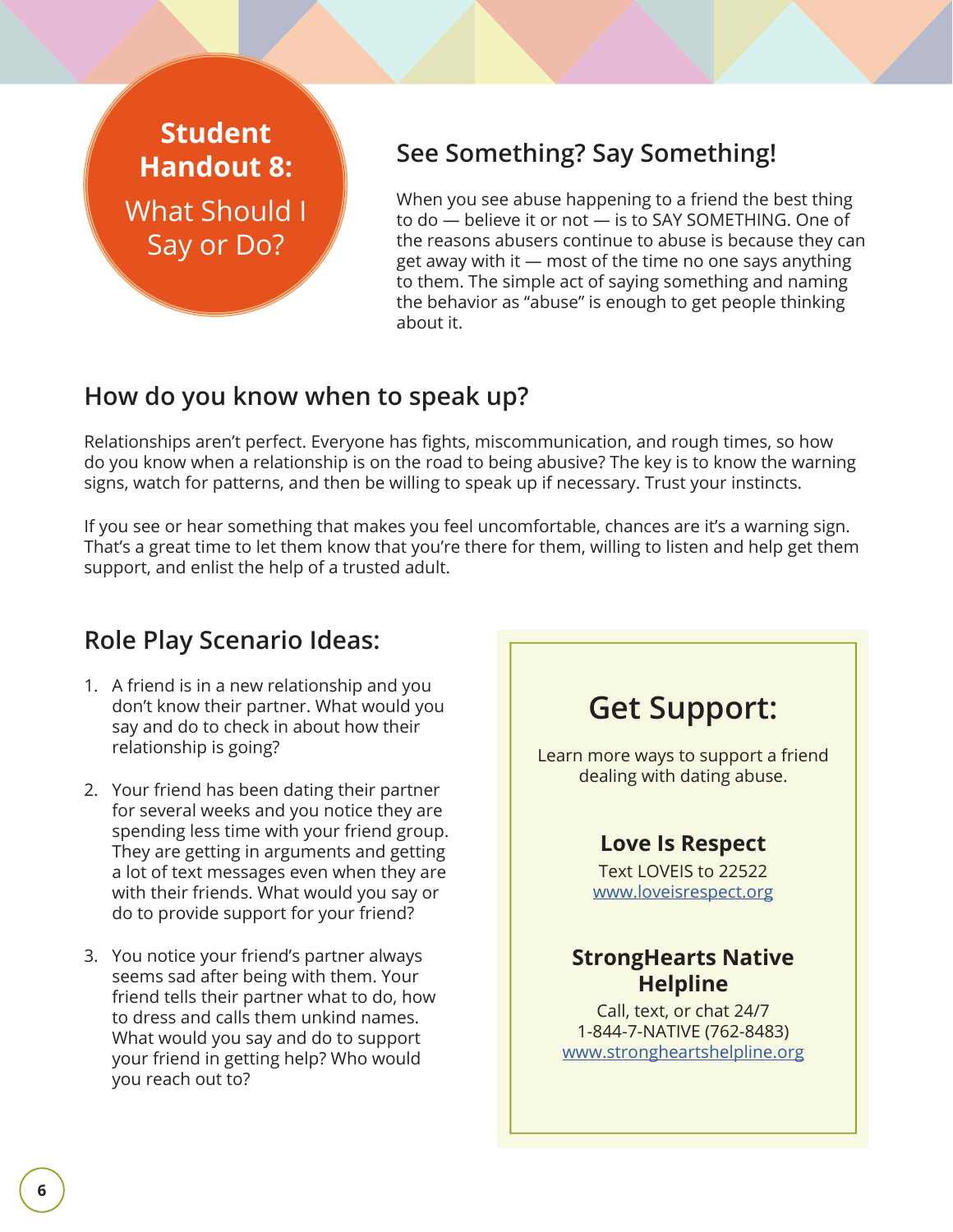## **4. Consent & Boundaries**



- **Say:** Now we're going to talk about setting healthy boundaries for ourselves and keeping our relationships safe. Part of maintaining a healthy relationship is knowing and respecting each other's boundaries and asking for consent. Consent should be a part of all healthy relationships, including with our friends, relatives, dates and sexual partners.
- **Ask:** What does setting healthy boundaries in a relationship mean to you? Responses may include:
	- Understanding your deal-breakers the things you will not accept in a relationship
	- Knowing what is important to you, what you want from relationships, what you don't want
	- Knowing your goals and what steps you need to take to achieve them
	- Being confident communicating about your boundaries and desires
	- Being in touch with your values and doing your best to live by them
- **Ask students to get into pairs of 2 and come up with ideas** for how to communicate with and maintain healthy boundaries with our dating and sexual partners. Give students 3 minutes to discuss and remind them at the midpoint to make sure both partners have had an opportunity to share. Once time is up, ask for any volunteers that want to share their ideas with the rest of the group. Take a few responses and note them on a flip chart or on the board.
- Keep students in their pairs and ask them to come up with ideas for how to ask for consent and respect other's healthy boundaries. Give students 3 minutes to discuss and remind them at the midpoint to make sure both partners have had an opportunity to share. Once time is up, ask for any volunteers that want to share their ideas with the rest of the group. Take a few responses and note them on a flip chart or on the board.
- Thank the students for sharing their ideas.

**10 minutes, in Pairs**

**Say:** When asking for consent and respecting other's boundaries, there's a helpful acronym we can remember – consent should be:

**Firely given.** Consenting is a choice you make without pressure, manipulation, or under the influence of drugs or alcohol.

**Reversible.** Anyone can change their mind about what they feel like doing, anytime. Even if you've done it before, and even if you're both naked in bed.

**Informed.** You can only consent to something if you have the full story. **nformed.** You can only consent to For example, if someone says they'll use a condom and then they don't, there isn't full consent.

**Enthusiastic.** When it comes to sex, you should only do stuff you WANT to do, not things that you feel you're expected to do.

**SPECIFIC.** Saying yes to one thing  $\bigcup$  (like going to the bedroom to make out) doesn't mean you've said yes to others (like having sex).

## **CONSENT**



**Freely Given** Reversible Informed Enthusiastic Specific

**O** Planned Parenthood'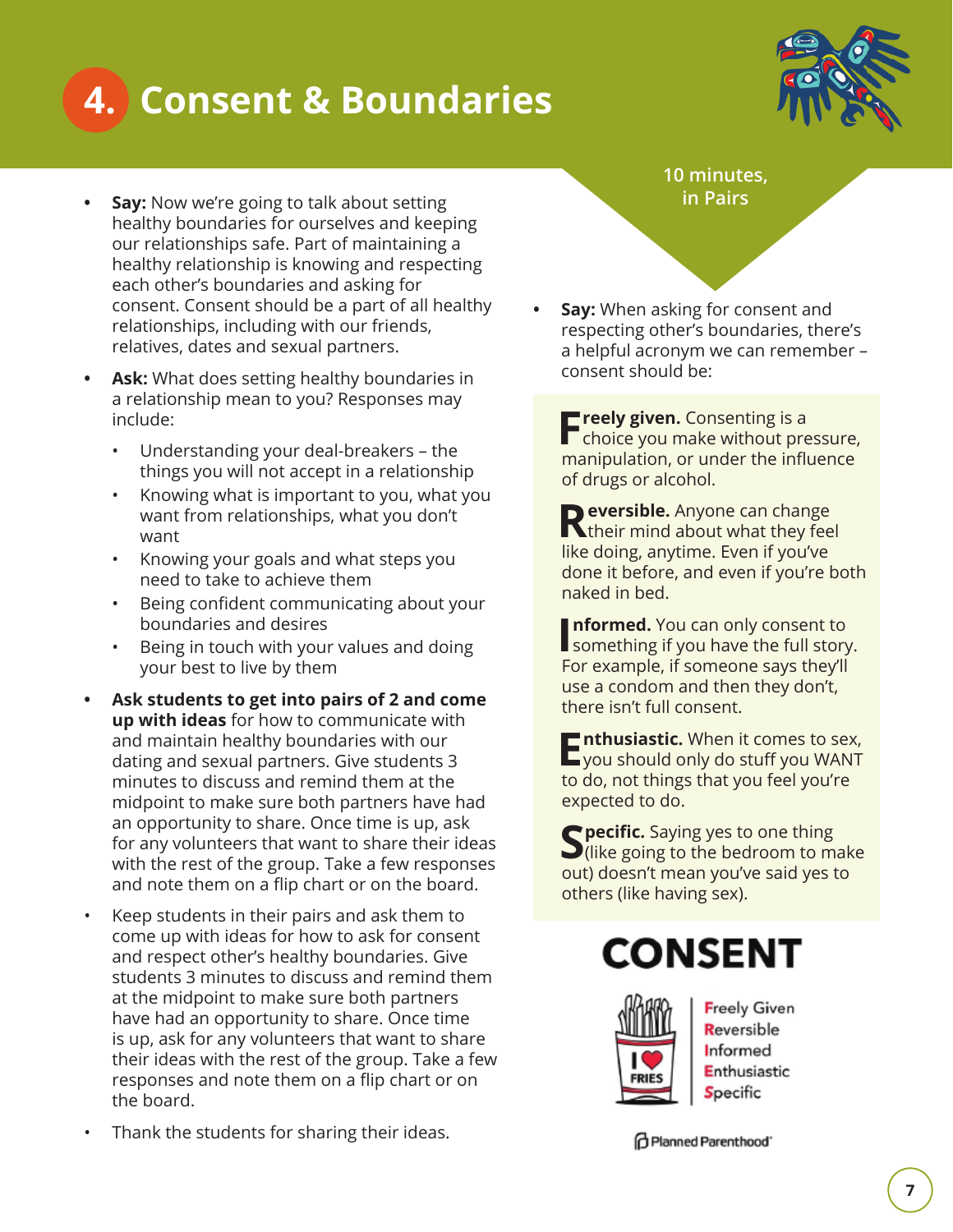



**10 minutes, Large Group Activity**

- **Circle the Class up and Say:** Before we go, I would like to take a couple minutes and have each of us go around and give a shoutout to someone in the group who either did something you thought was awesome or did something that was challenging. I will start. I want to give a shout-out to (insert) for (insert). You Rock! Thank you for being you.
- If there is time, go around the circle again and give a shout-out to the person on your left.